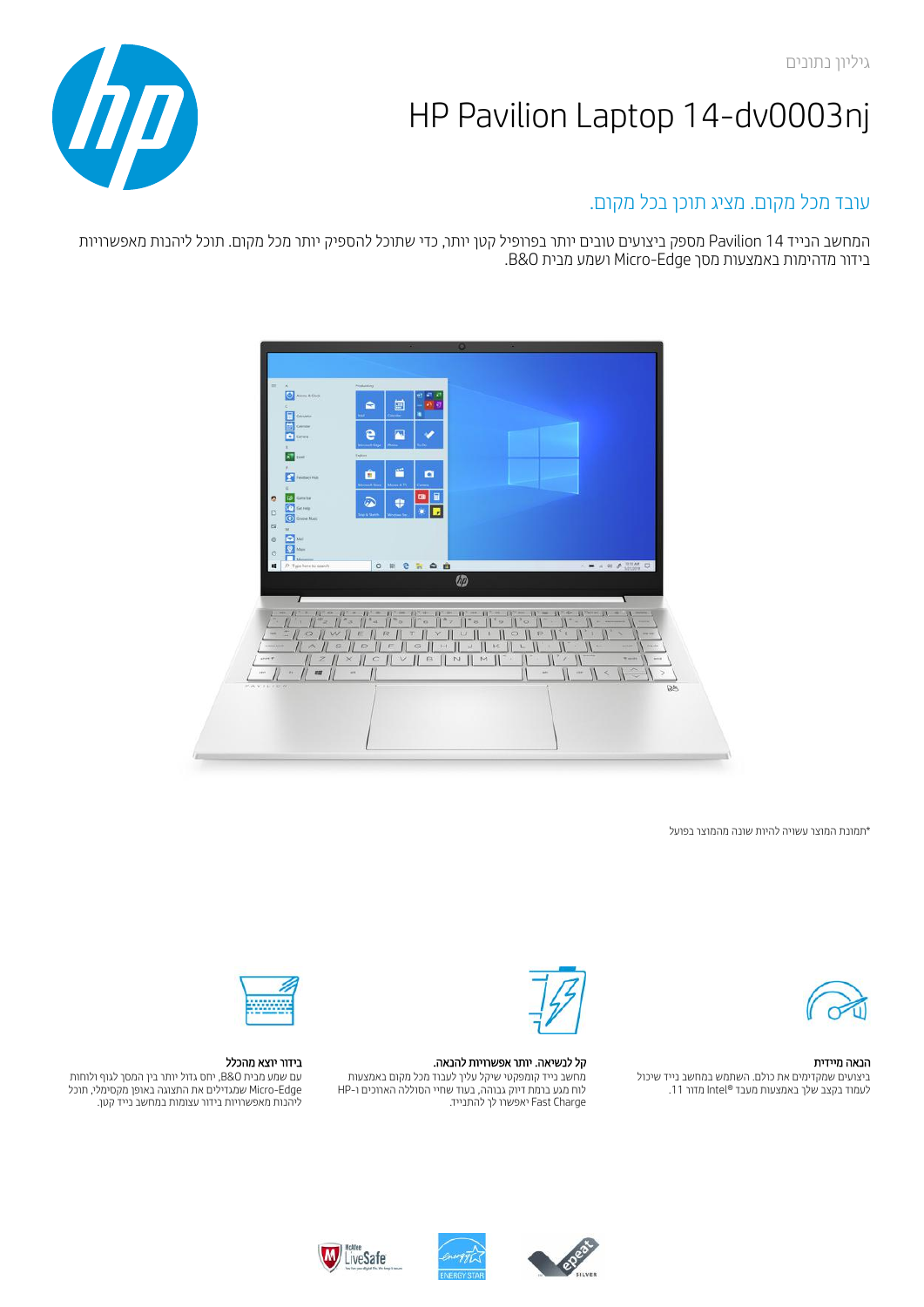### כולל

#### Windows 10

Do great things confidently with the familiar feel of Windows - only better. 1

#### Exceptional experience, anywhere

11th Gen Intel® Core™ processors bring the perfect combination of features to make you unstoppable. Get things done fast with high performance, instant responsiveness and best-in-class connectivity. 2

#### Intel<sup>®</sup> Iris® X<sup>e</sup> graphics

Impressive performance for creating, gaming, and entertainment. A new level of graphics performance and crisp, stunning visuals – with the convenience of a thin & light laptop. 3

#### FHD IPS display

Enjoy crystal-clear images from any angle. With 178° wide-viewing angles and a vibrant 1920 x 1080 resolution, you'll always have a great view of your favorite content. 4

#### Anti-glare panel

Enjoy the sun and your favorite content with this anti-glare panel. Non- .reflective and low gloss means you'll get less glare while you're outside

#### Liberating battery life

Take on your day without worrying about recharging. With up to 8 hours and 15 minutes of battery life, you can work, watch more, and spend more of your time totally untethered. 5

#### HP Fast Charge

When your laptop is low on power, no one has time to wait hours to recharge. Power down your device and go from 0 to 50% charge in approximately 30 minutes. 6

#### PCIe SSD storage

Boot up in seconds with lightning fast speed with up to 1 TB PCIe SSD .storage

#### (Wi-Fi 5 (2x2) & Bluetooth® 5.0 (802.11a/b/g/n/ac

Never worry about spotty Internet and weak connections. Stay powerfully connected to Wi-Fi and to Bluetooth® accessories with the latest Wi-Fi 5 (2x2) WLAN adapter and Bluetooth® 5.0.<sup>7</sup>

#### DDR4 RAM

Designed to run more efficiently and more reliably at faster speeds, DDR4 is the future of RAM. With its higher bandwidth, everything from multi-tasking .to playing games gets a performance boost

#### SuperSpeed USB Type-C® Power + Display + 10Gbps signaling rate

Power your device or connect to an external display from just one USB-C® port with 10Gbps signaling rate. And it's reversible, so you never have to worry about plugging in upside down. 8

#### HP Wide Vision HD Camera

The 88-degree, wide-angle field of view lets you video chat with the entire family or group of friends in crystal clear detail. 9

#### Optimized metal design

Streamlined, premium metal design delivers a thinner, lighter PC while providing robust durability—thanks to advanced 3D metal-forming .technology

#### HP Imagepad with multi-touch gesture

This true multi-touch touchpad supports four finger gestures and lets you .scroll, zoom, and navigate with a simple touch

#### Backlit keyboard

Keep going even in dimly lit rooms or aboard red-eye flights. With an .illuminated keyboard, you can type comfortably in more environments

#### ™McAfee® LiveSafe

Protect your operating system with a free 30-day McAfee® LiveSafe™ subscription. 10

#### Dropbox cloud storage

Store and synchronize your content online with Dropbox. Get 25 GB of storage for one year to access, manage, and share your photos, music, and files from anywhere with Internet access. $^{11}$ 

#### HP 3D DriveGuard

Your PC's data stays safe from accidental bumps and bruises with HP 3D DriveGuard. It senses motion and locks your spinning hard drive, so a single .bump won't delete your entire digital life

#### ExpressVPN

Hide your IP address and encrypt your network data so no one can see what you're doing. Reduce the threat of hacking even when browsing on public Wi-Fi. 12

#### חוויית שמע עוצמתית אמיתית

עם שני רמקולי HP, Boost Audio HP וכוונון מותאם אישית של המומחים מבית O&B, תוכל לחוות שמע עשיר ואותנטי. תן לצלילים לרגש אותך.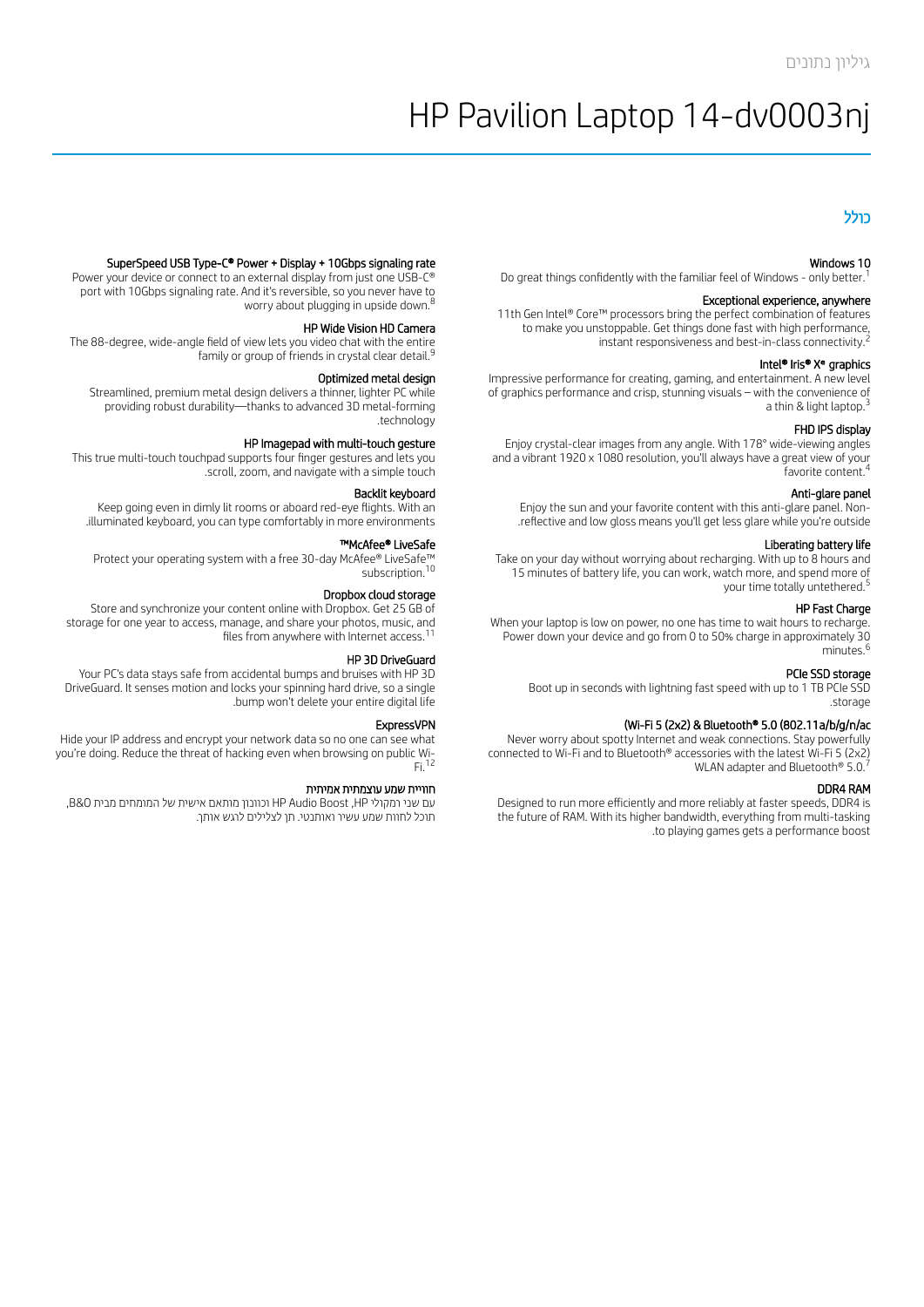





\*תמונת המוצר עשויה להיות שונה מהמוצר בפועל

# מפרט

### ביצועים מערכת הפעלה

Windows 10 Home 64

#### עיצוב צבע מוצר Ceramic white aluminum cover, natural silver base and natural silver aluminum keyboard frame

מעבד<br>Intel® Core™ i7-1165G7 (up to 4.7 GHz with Intel® Turbo Boost Technology, 12 MB L3 cache, 4 11th Generation Intel® Core™ i7 processor :מעבדים משפחת ערכת שבבים Sandblasted, anodized cover and keyboard frame, paint finish base Intel® Core™ i7-1165G7 (up to 4.7 GHz with Intel® Turbo Boost Technology, 12 MB L3 cache, 4<br>^^rac\<sup>6,7</sup> תוכנה

# RIntel משולב עם SoC

cores)

זיכרון (GB DDR4-3200 SDRAM (1 x 16 GB 16 .Transfer rates up to 3200 MT/s מספר חריצים הנגישים למשתמש: 0

אחסון TB PCIe® NVMe™ M.2 SSD 1 Optical drive not included Dropbox<sup>1</sup> גרפיקה ; (Discrete: NVIDIA® GeForce® MX450 (2 GB GDDR5 dedicated

שמע HP Audio Boost ;רמקולים שני; B&O מבית שמע

תצוגה<br>17 MISC<sup>17</sup> 35.6 (14") diagonal, FHD (1920 x 1080), IPS, micro-edge, anti-glare, 250 nits, 45% NTSC<sup>17</sup> 35.6 (<sub>ק"ג;</sub> יחס מסך-גוף 18 84%

חשמל ;W Smart AC power adapter 65

סוג סוללה ;cell, 43 Wh Li-ion-3 180 ג'; סוללה וצריכת חשמל

;Up to 8 hours and 15 minutes $\frac{3}{5}$ 

Supports battery fast charge: approximately 50% in 30 minutes $^{\rm 5}$ 

הפעלת וידאו של חיי סוללה מרביים<br>hto 9 bours<sup>10</sup> ما ا Up to 9 hours

# קישוריות

**קישוריות אלחוט**<br>nth® 5 combo <sup>14</sup> Realtek RTL8822CE 802.11a/b/g/n/ac (2x2) Wi-Fi® and Bluetooth® 5 combo MU-MIMO supported; Miracast compatible

### יציאות

HP ,DisplayPort™ 1.4 ,USB דרך מתח אספקת (10Gbps איתות בקצב SuperSpeed USB Type-C® יציאת ;HDMI 2.0 יציאת; 5Gbps של איתות בקצב SuperSpeed USB Type-A יציאות Sleep and Charge); 2 יציאת AC עם Smart Pin; יציאת אוזניות/מיקרופון משולבת <sup>25</sup> קורא כרטיסי מדיה microSD

#### מצלמת אינטרנט

HP Wide Vision 720p HD camera with integrated dual array digital microphones

יישומי HP HP 3D DriveGuard; HP Audio Switch; HP CoolSense; HP JumpStart; HP Support Assistant תוכנה ;(Netix; ExpressVPN (30 day free trial); LastPass Premium (30 day free trial month trial for new Microsoft 365 customers <sup>24</sup> 1 שירות ותמיכה McAfee LiveSafe™ 2

# מידע נוסף

מספר חלק P/N: 308N9EA #ABT UPC/EAN: 195697251719 קוד תאימות לניצול יעיל של אנרגיה ENERGY STAR® certified; EPEAT® Silver registered

ארוז: 2.15 ק"ג הערה בנוגע למשקל: המשקל משתנה בהתאם לתצורה

ממדים

32.5 x 21.66 x 1.7 ס"מ; ארוז: 6.9 x 48.3 x 30.5 ס"מ הערה לגבי ממד: הממדים משתנים בהתאם לתצורה

אחריות

year limited parts, labour, and pickup and return service; You can expand the warranty 1 coverage of your product to reach up to 3 years in total; for more information, check with your .HP reseller

לוח מקשים

Full-size, backlit, natural silver keyboard HP Imagepad with multi-touch gesture support; Precision Touchpad Support

ניהול אבטחה

Fingerprint reader not available